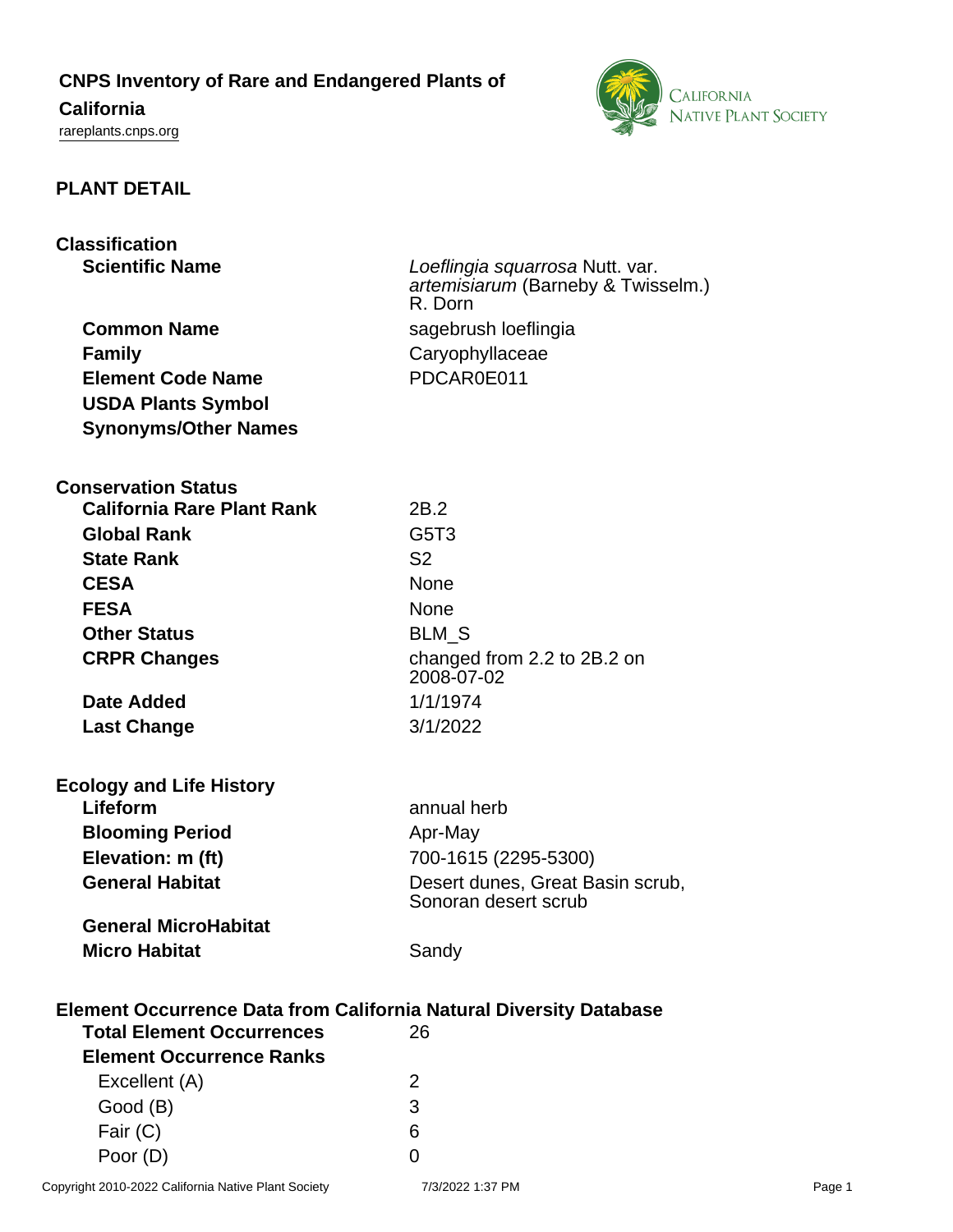| None $(X)$                 |    |
|----------------------------|----|
| Unknown (U)                | 15 |
| <b>Occurrence Status</b>   |    |
| Historical, $> 20$ years   | 20 |
| Recent, $<$ 20 years       | 6  |
| <b>Presence</b>            |    |
| <b>Presumed Extant</b>     | 26 |
| <b>Possibly Extirpated</b> | O  |
| <b>Presumed Extirpated</b> | 0  |
|                            |    |

#### **Location**

**CA Endemic** No

#### **Counties**

Inyo (INY), Kern (KRN), Lassen (LAS), Los Angeles (LAX), Mono (MNO), Plumas (PLU), San Bernardino (SBD)

#### **States**

California (CA), Nevada (NV), Oregon (OR), Wyoming (WY)

#### **Quads**

Adelanto (3411754), Apple Valley South (3411742), Baldy Mesa (3411744), Beckwourth Pass (3912071), Big Pine (3711823), Boron (3511716), Calneva Lake (4012021), Doyle (4012011), Keene (3511825), Kramer Junction (3411785), Lancaster East (3411861), Leuhman Ridge (3411786), Observation Peak (4012072), Palmdale (3411851), Reconnaissance Peak (3912073), Redman (3411778), Rogers Lake North (3411787), Rogers Lake South (3411777), Rosamond (3411872), Rosamond Lake (3411871), Rovana (3711845), Soledad Mtn. (3411882), Tinemaha Reservoir (3711812)

#### **Notes**

Definitions of codes preceding a county and/or quad:

\* Presumed extirpated

(\*) Possibly extirpated

Species may be present in other areas where conditions are favorable. These data should NOT be substituted for pre-project review or for on-site surveys.

#### **General Notes**

Threatened by grazing and vehicles. A synonym of L. squarrosa in TJM 2. See Madroño 20(8):406 (1970) for original description.

#### **Distribution**

#### **Threats**

#### **Taxonomy**

**Other**